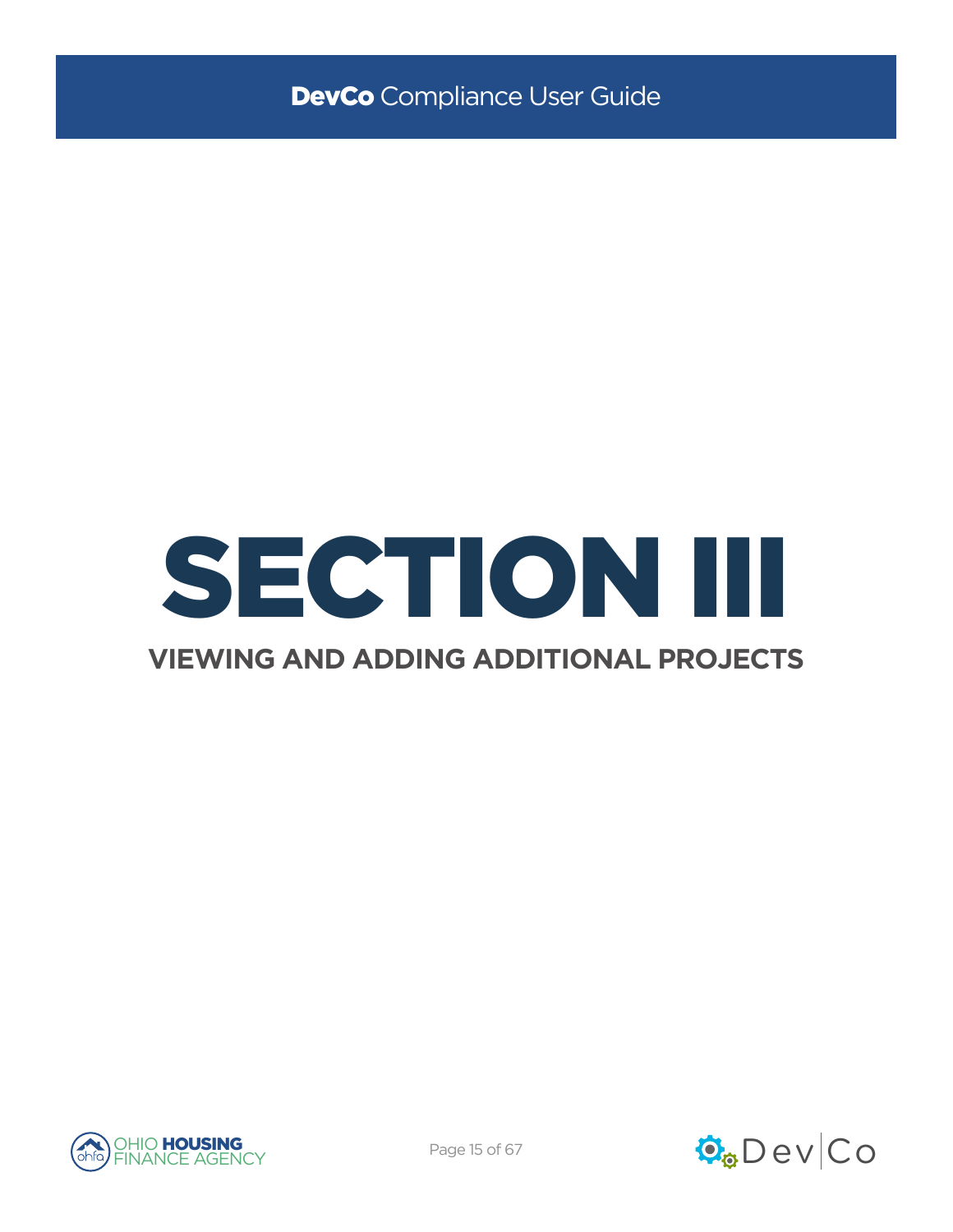# III. VIEWING AND ADDING ADDITIONAL PROJECTS

*A. View Projects for which you have DevCo approved permissions:*

#### Step 1: From the Programs Screen Select: Tenant Income Certification/Owner Certification



- The Properties Listing Screen Appears
	- This will show you the projects for which you have approved access
	- If you do not see any properties listed or a property is missing contact the DevCo Helpdesk at <https://devco.ohiohome.org/devcoinquiries>
- To view a property, click the link to the property for the reporting year (Eff Date) that you want to view or edit
- From this screen you can also view My Profile, Return to Programs Listing (homepage), and Request another Property

| Request another property<br>My Profile | <b>Properties Listing</b>                                          |                 |                                  |                       |                |           |  |
|----------------------------------------|--------------------------------------------------------------------|-----------------|----------------------------------|-----------------------|----------------|-----------|--|
| Return To Programs Listing             | Earhart Properties (test)<br>23 Test St<br>Cleveland OH 43215-6906 |                 | 614-466-4385                     |                       |                |           |  |
|                                        | Show All Owner Certificates                                        |                 |                                  |                       |                |           |  |
|                                        | <b>Properties Assigned to you:</b>                                 |                 |                                  |                       |                |           |  |
|                                        | Property Name $\nabla$                                             | <b>Eff Date</b> | $\triangledown$<br><b>Status</b> | Award Number          | Num Buildings  | Num Units |  |
|                                        | Forest G. Run (TEST)                                               | 2013            | Active                           | F-A-10-999-99, 199999 | $\overline{2}$ | 5         |  |
|                                        | Forest G. Run (TEST)                                               | 2014            | Active                           | F-A-10-999-99, 199999 | -2             | 5         |  |
|                                        | Lindbergh Estates (Test)                                           | 2013            | Active                           | 070050                | 3              | 13        |  |
|                                        | <b>Lindbergh Estates (Test)</b>                                    | 2014            | Active                           | 070050                | 3              | 13        |  |
|                                        | Salmon Chase Acres (Test)                                          | 2013            | Active                           | N-B-111-1, 079999     | 5              | 50        |  |
|                                        | Salmon Chase Acres (Test)                                          | 2014            | Active                           | N-B-111-1, 079999     | 5              | 50        |  |
|                                        | <b>Test Annual Certification</b>                                   | 2013            | <b>Property Review</b>           | 1100013               |                | 14        |  |
|                                        | <b>Test Annual Certification</b>                                   | 2014            | Active                           | 1100013               |                | 14        |  |
|                                        | <b>Tiffin Estates Senior (Test)/ Marysville</b>                    | 2013            | Active                           | NB555555, NB555555    | 4              | 33        |  |
|                                        | Tiffin Estates Senior (Test)/ Marysville                           | 2014            | Active                           | NB555555, NB555555    | $\overline{4}$ | 33        |  |

### *B. Adding Additional Projects to your Properties Listing:*

- There are two links as options for accessing the Property Request Screen:
- Using the link on the Property Listing page (option A) or on the My Profile Page (option B)

#### Step 1 option A: Select: Request another property on the left side panel of Property Listings

• Owner Certification Access appears- begin at Step 5



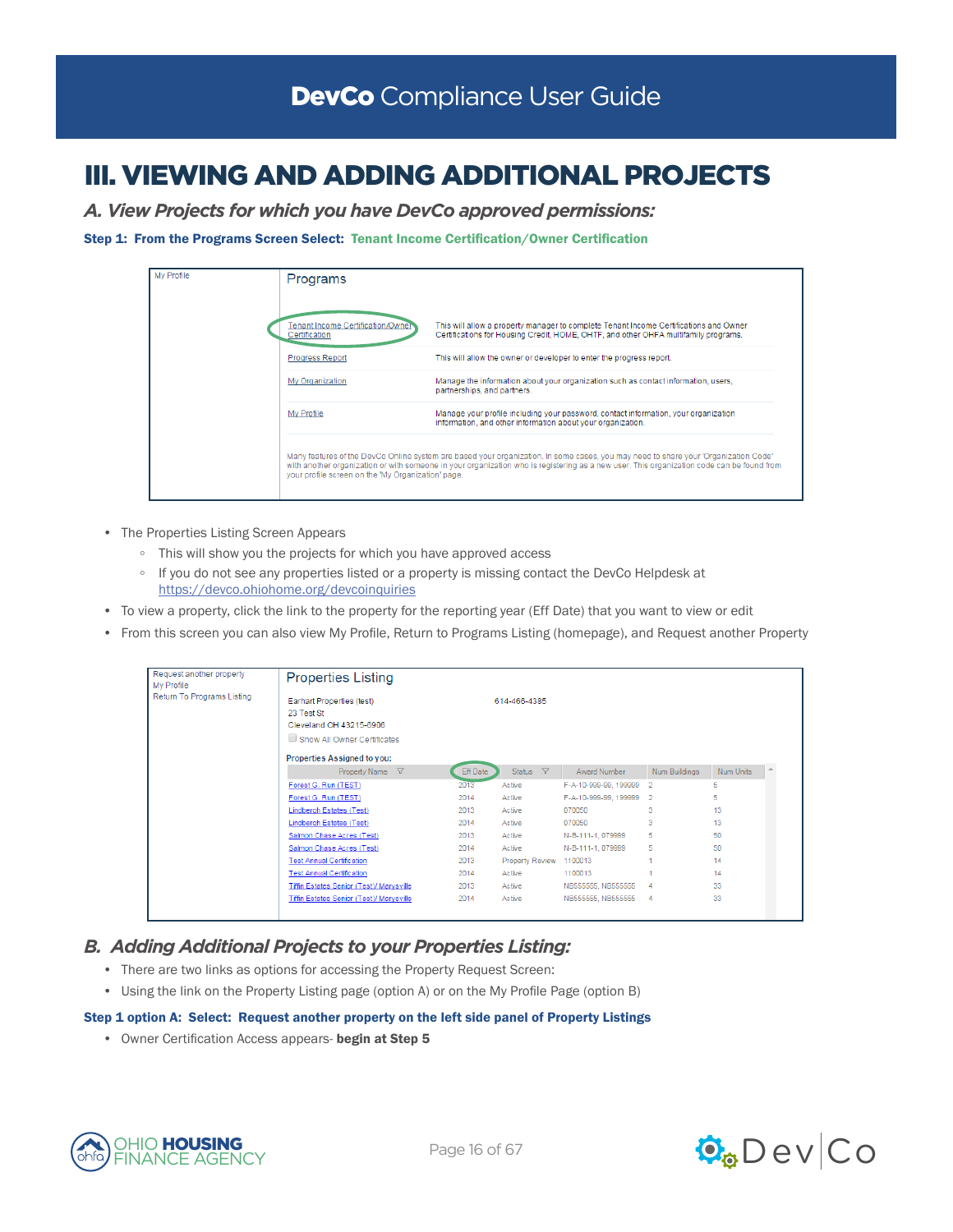# DevCo Compliance User Guide

| Request another property<br><b>My Profile</b> | <b>Properties Listing</b>                                                                         |              |                        |                         |                |           |  |  |
|-----------------------------------------------|---------------------------------------------------------------------------------------------------|--------------|------------------------|-------------------------|----------------|-----------|--|--|
| Return To Programs Listing                    | Earhart Properties (test)<br>23 Test St<br>Cleveland OH 43215-6906<br>Show All Owner Certificates | 614-466-4385 |                        |                         |                |           |  |  |
|                                               | Properties Assigned to you:                                                                       |              |                        |                         |                |           |  |  |
|                                               | Property Name $\nabla$                                                                            | Eff Date     | Status $\nabla$        | Award Number            | Num Buildings  | Num Units |  |  |
|                                               | Forest G. Run (TEST)                                                                              | 2013         | Active                 | F-A-10-999-99, 199999   | $\overline{2}$ | 5         |  |  |
|                                               | Forest G. Run (TEST)                                                                              | 2014         | Active                 | F-A-10-999-99, 199999 2 |                | 5         |  |  |
|                                               | Lindbergh Estates (Test)                                                                          | 2013         | Active                 | 070050                  | 3              | 13        |  |  |
|                                               | <b>Lindbergh Estates (Test)</b>                                                                   | 2014         | Active                 | 070050                  | 3              | 13        |  |  |
|                                               | Salmon Chase Acres (Test)                                                                         | 2013         | Active                 | N-B-111-1, 079999       | 5              | 50        |  |  |
|                                               | Salmon Chase Acres (Test)                                                                         | 2014         | Active                 | N-B-111-1, 079999       | 5              | 50        |  |  |
|                                               | <b>Test Annual Certification</b>                                                                  | 2013         | <b>Property Review</b> | 1100013                 |                | 14        |  |  |
| <b>Option A</b>                               | <b>Test Annual Certification</b>                                                                  | 2014         | Active                 | 1100013                 |                | 14        |  |  |
|                                               | <b>Tiffin Estates Senior (Test)/ Marysville</b>                                                   | 2013         | Active                 | NB555555, NB555555      | 4              | 33        |  |  |
|                                               | Tiffin Estates Senior (Test)/ Marysville                                                          | 2014         | Active                 | NB555555. NB555555      | $\overline{4}$ | 33        |  |  |

#### Step 1 option B: Select: My Profile from the Programs screen

• Program screen also provides access to Change your password, View your Profile, and View User Access

#### Step 2 option B: Select: Request New Access from the left hand panel under Profile

|                 | <b>Return To Programs</b><br>Listing             | <b>Password Reset</b>                   |                                  | <b>User Access</b>                                                |
|-----------------|--------------------------------------------------|-----------------------------------------|----------------------------------|-------------------------------------------------------------------|
|                 | Return                                           | <b>Current Password:</b>                |                                  | - Manage your organizations information and users-                |
|                 | <b>Profile</b>                                   | New Password:                           |                                  | Organization And Contacts Administrators - Date Granted: 4/2/2014 |
|                 | <b>User Details</b><br><b>Request New Access</b> | Confirm Password:                       |                                  |                                                                   |
|                 | Change Cryamzation                               |                                         |                                  | - View organization information and request new permissions-      |
|                 | <b>Organization</b><br>Information               | Set Password                            |                                  | Organization Viewers - Date Granted: 3/11/2014                    |
|                 | <b>Users</b><br><b>Affiliated Organizations</b>  | <b>Profile Details</b>                  |                                  | - Online Application Access for Developers Only-                  |
|                 | Partnerships<br>Contacts                         | <b>First Name:</b>                      | Amelia                           | Online Application Editors                                        |
|                 | <b>Bank Information</b><br>MOU Management        | <b>Last Name:</b>                       | <b>Earhart (Test)</b>            | Online Application Viewers                                        |
|                 |                                                  | Organization:                           | <b>Earhart Properties (test)</b> |                                                                   |
|                 |                                                  | <b>Organization Address: 23 Test St</b> |                                  |                                                                   |
|                 |                                                  | City:                                   | Cleveland                        |                                                                   |
|                 |                                                  | State:                                  | OH                               |                                                                   |
|                 |                                                  | Zip Code:                               | 43215-6906                       |                                                                   |
|                 |                                                  | Telephone:                              | (614) 466-4385                   |                                                                   |
| <b>Option B</b> |                                                  | Fax: (optional)                         | $(000) 000 - 0000$               |                                                                   |
|                 |                                                  | E-mail:                                 | housinglocator@ohiohome.or       |                                                                   |
|                 |                                                  | Username:                               | housinglocator                   |                                                                   |
|                 |                                                  | Update                                  |                                  |                                                                   |

#### Step 3 option B: Select: Organization

• If you have more than one, select the organization associated with the property *(See Section IV. Accessing More Than One Organization)*

Step 4 option B: Check access for Annual Owner Certification and 8609 Access for Rental Housing, and then click Next



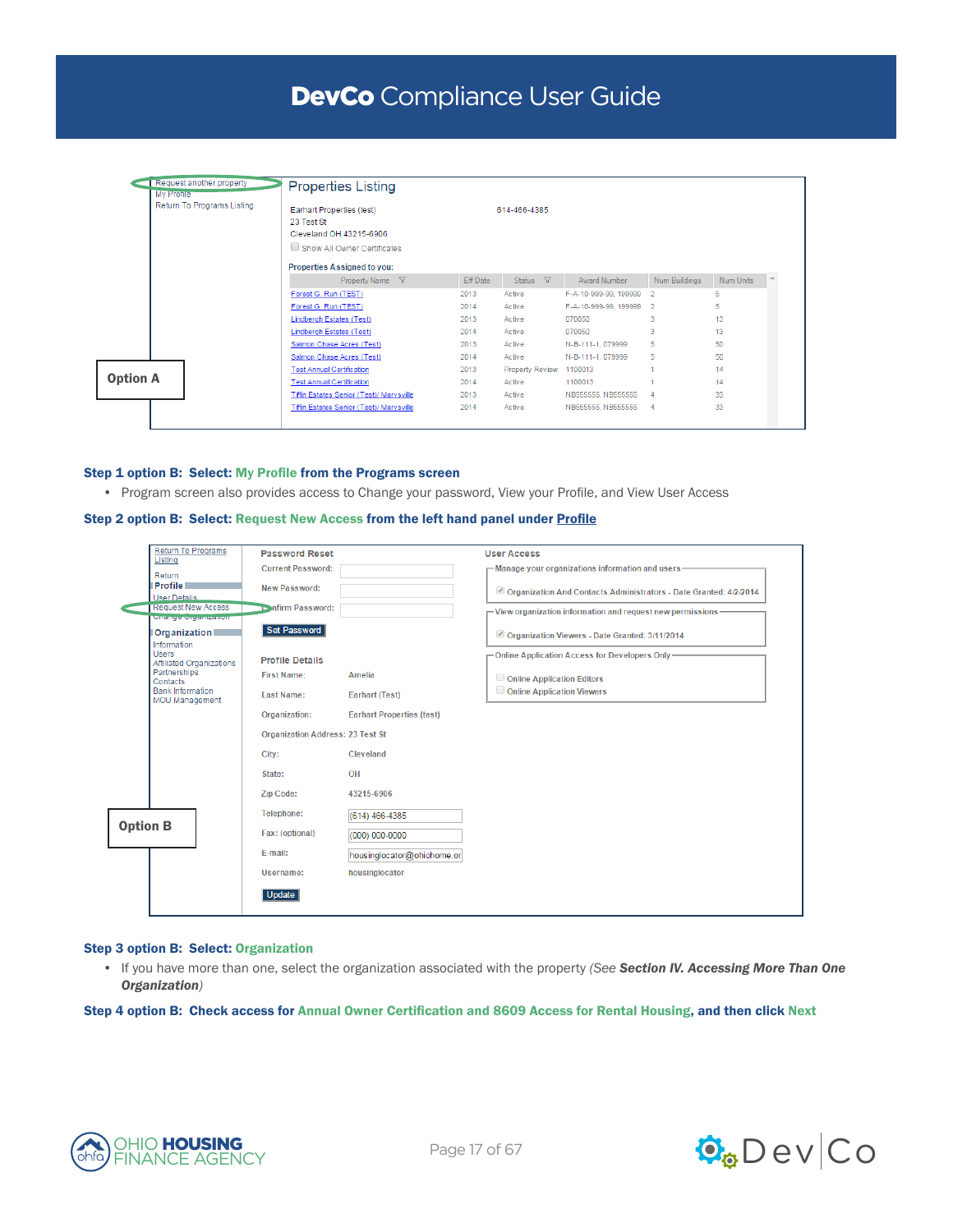## DevCo Compliance User Guide

| <b>-Organization Details</b>  |                                                                                                                                                                                                         |                 |
|-------------------------------|---------------------------------------------------------------------------------------------------------------------------------------------------------------------------------------------------------|-----------------|
| Organization Code: 3C5ED7CD50 |                                                                                                                                                                                                         |                 |
| Name:                         | Earhart Properties (test)                                                                                                                                                                               | <b>Option B</b> |
| Address:                      | 250 Third Avenue North                                                                                                                                                                                  |                 |
| City:                         | Minneapolis                                                                                                                                                                                             |                 |
| State:                        | MN                                                                                                                                                                                                      |                 |
| Zip Code:                     | 55401-1641                                                                                                                                                                                              |                 |
| Telephone:                    | (323) 481-8103                                                                                                                                                                                          |                 |
| Fax:                          | (612) 333-9089                                                                                                                                                                                          |                 |
| -Access Types-                | Programs that you currently have an active request for will not appear in the list.<br>Annual Owner Certification and 8609 Access for Rental Housing<br>Manage your organizations information and users |                 |

#### Step 5: Fill out Owner Certification (Property) Access

#### Appears after clicking on *Annual Owner Certification and 8609 Access for Rental Housing*

• Add project numbers you are affiliated with one at a time

- Enter Project Number, aka OHFA tracking number
- Select your role: Owner, Property Manager, Other
- Select: Add

|                                                                              | <b>Owner Certification Access</b>                                                                                                                                                                              |
|------------------------------------------------------------------------------|----------------------------------------------------------------------------------------------------------------------------------------------------------------------------------------------------------------|
| <b>HTC Award</b><br>Number: OHFA<br>tracking number<br><b>Gap Only Award</b> | - Property Award Numbers-<br>Add the Award Numbers for the properties you would like access to. Indicate whether or not you are the owner by checking the<br>box before clicking 'Add'.<br><b>Award Number</b> |
| <b>Number: Grant</b><br>Agreement<br>Number (HOME<br>or Trust)               | <b>Access Type</b><br><b>Example: 020006</b><br>079999<br>● Owner<br>Add<br>Property Manager<br>O Other<br><b>Next</b><br>Cancel                                                                               |

• Repeat above for each project

Note: When adding projects do approximately 5 at a time or you may receive an error, and if more properties need to be added see Section III. Viewing and Adding Additional Projects. You will have to wait until access is approved for the initial properties requested are approved before requesting access to others.

• Select: Next